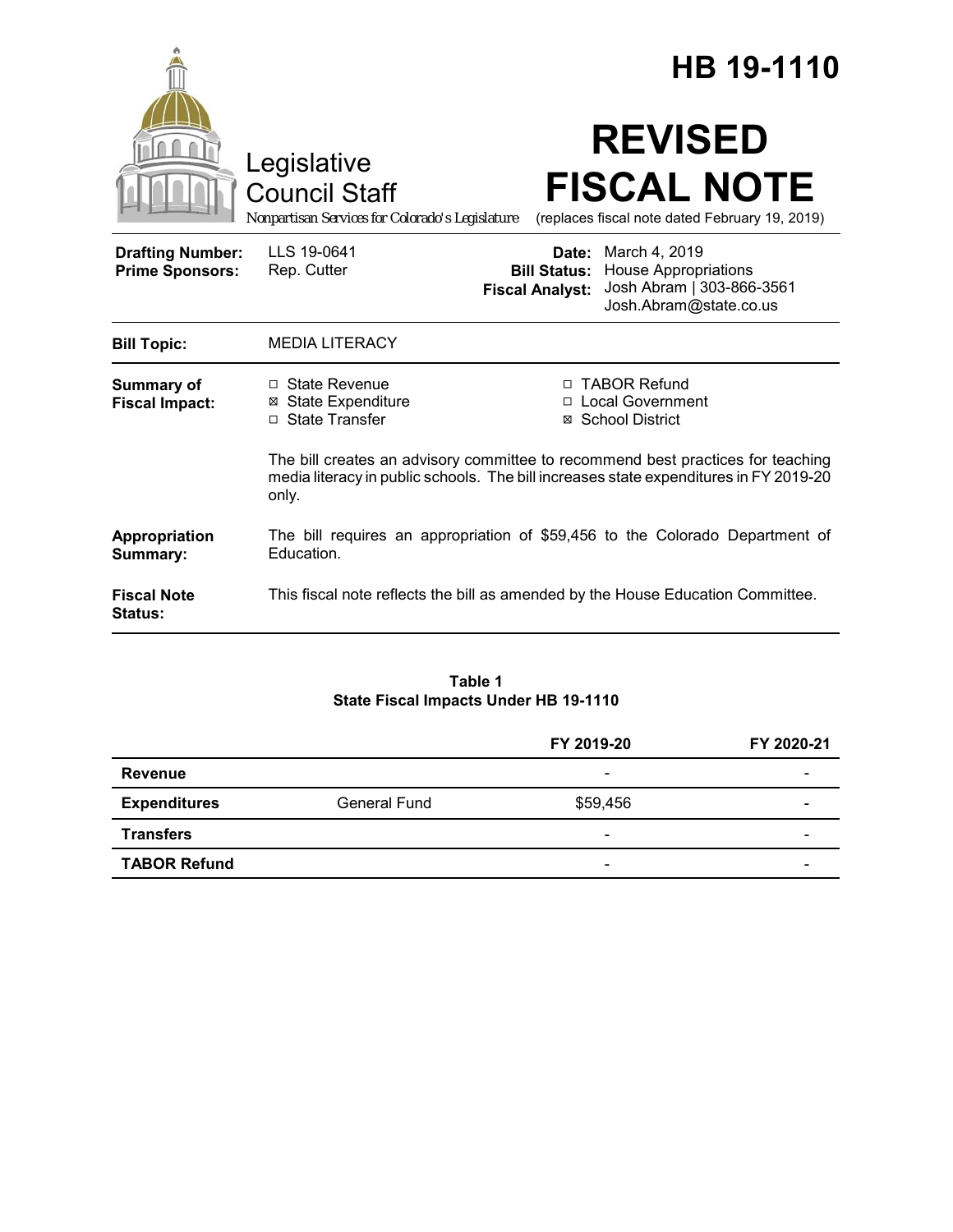March 4, 2019

# **Summary of Legislation**

The bill creates the 13-member Media Literacy Advisory Committee in the Colorado Department of Education (CDE) and sets conditions for the committee's appointment and composition. No later than March 1, 2020, the committee is required to report on and recommend revisions to existing state standards, and best practices for implementing media literacy in elementary and secondary education. No later than September 1, 2020, the CDE must implement media literacy in state academic standards if practicable. The bill is repealed July 1, 2021.

# **State Expenditures**

The bill increases General Fund expenditures to the CDE by \$59,456 in FY 2019-20 only. The bill also increases the administrative workload for the department. Costs are detailed in Table 1 and include travel and expense reimbursement for committee members, and professional facilitation. New state expenditures are estimated based on 13 committee members meeting eight times in FY 2019-20.

#### **Table 2 Expenditures Under HB 19-1110**

|                                         | FY 2019-20 | FY 2020-21 |
|-----------------------------------------|------------|------------|
| <b>Colorado Department of Education</b> |            |            |
| Committee Member Travel / Expenses      | \$18,656   |            |
| Meeting Venue / Catering                | \$5,200    |            |
| Facilitation / Report Writing           | \$32,000   |            |
| Substitute Teacher Reimbursement        | \$3,600    |            |
| <b>Total Cost</b>                       | \$59,456   |            |

**Travel costs.** This fiscal note assumes that committee members are reimbursed for actual and reasonable travel costs to committee meetings. Mileage reimbursement, overnight lodging, per diem, venue and catering expenses for 13 members and staff to meet eight times in FY 2019-20 are estimated at \$18,656.

**Professional facilitation.** The committee will require the administrative assistance of an outside facilitator to work with the CDE to develop a work plan, coordinate committee communication and meeting logistics, conduct meetings, and prepare a final report. Based on similar contracts administered at the CDE, professional facilitation for eight meetings, including planning, assembling materials, and drafting the final report is estimated at \$32,000.

**Substitute teachers**. In order for current teachers to participate in the advisory committee, the CDE will reimburse school districts for the cost of substitute teachers when these committee members are unable to attend school.